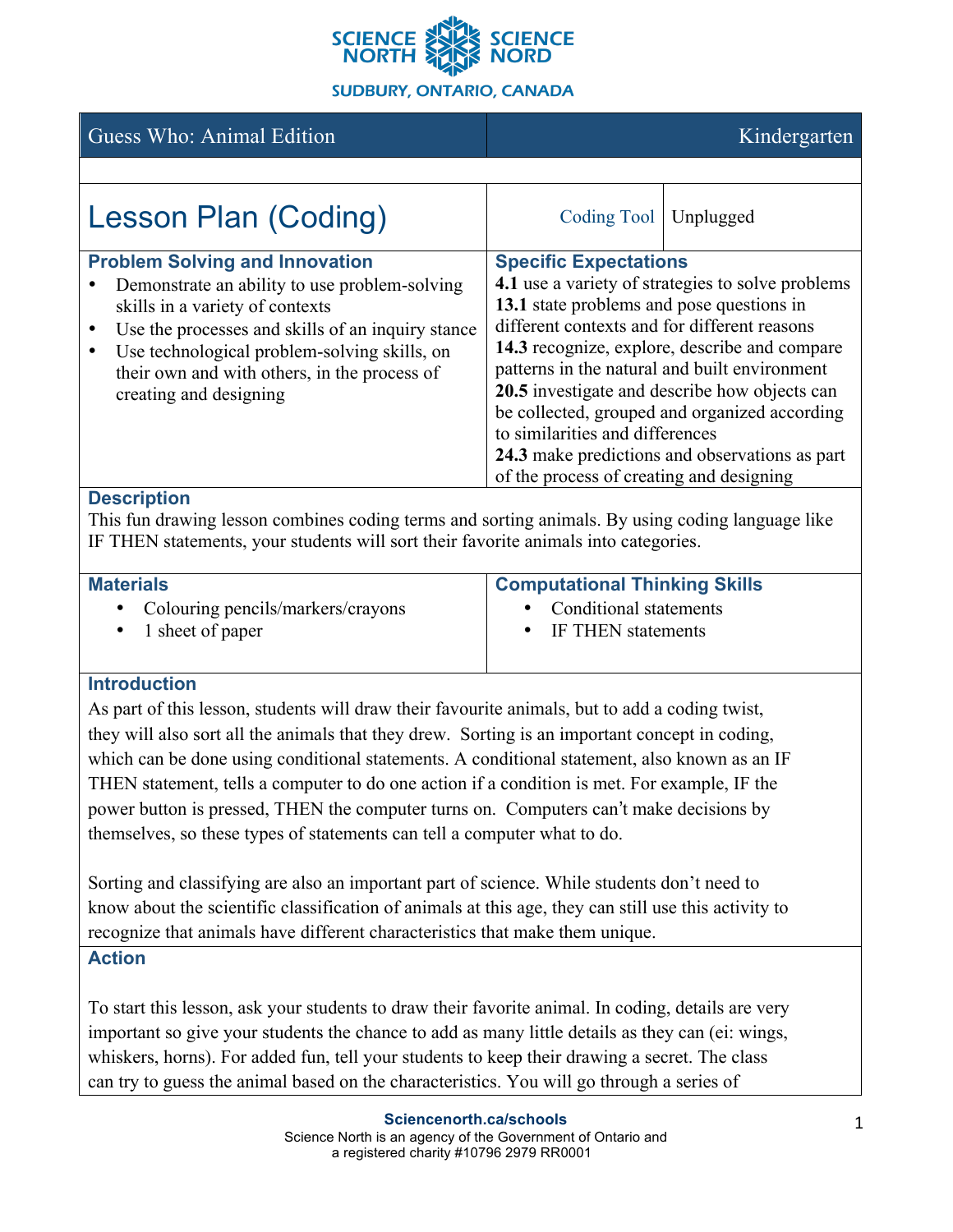

#### **SUDBURY, ONTARIO, CANADA**

characteristics that may or may not apply to their animal. If a student has an animal that corresponds with one of those IF statements, they can perform a matching action. Two different examples of things that students can do in response to the IF statements are mentioned further below.

Here are some examples of IF statements that use animal characteristics:

- If your animal has feathers
- If your animal has scales
- If your animal has fur
- If your animal has 4 legs
- If your animal has 2 legs
- If your animal has no legs
- If your animal has a beak
- If your animal has claws
- If your animal likes water
- If your animal eats meat
- If your animal eats plants
- If your animal can make a loud noise
- If your animal is very slow
- *\*\*\* Create some IF statements of your own\*\*\**

Here are some THEN statement options:

- Categories: If the characteristics apply, the students move to one corner of the room. If not, they more to another corner. As you go through more characteristics, this will create many categories. You can use this exercise to teach what is different and what is similar.
- Moves and gestures: As you say a characteristic, match a move to go with it. For example, if your animal has feathers, pretend to fly. This option can be adapted for virtual learning.
- For virtual learning, students can turn their camera on/off or sit or stand if the characteristic applies.
- Have students think of different IF or THEN statements that apply to animals

## **Consolidation/Extension**

This activity also gives the opportunity to emphasize that very different animals can have very similar characteristics. For example, birds have beaks, but turtles and tortoises also have beaks. Dogs have fur but so do elephants. Not all animals with feathers can fly. Reptiles has scales but so do fish. To go further with this lesson, see if you can classify some very different animals using the sorting activity or have students attempt to guess each other's animal based